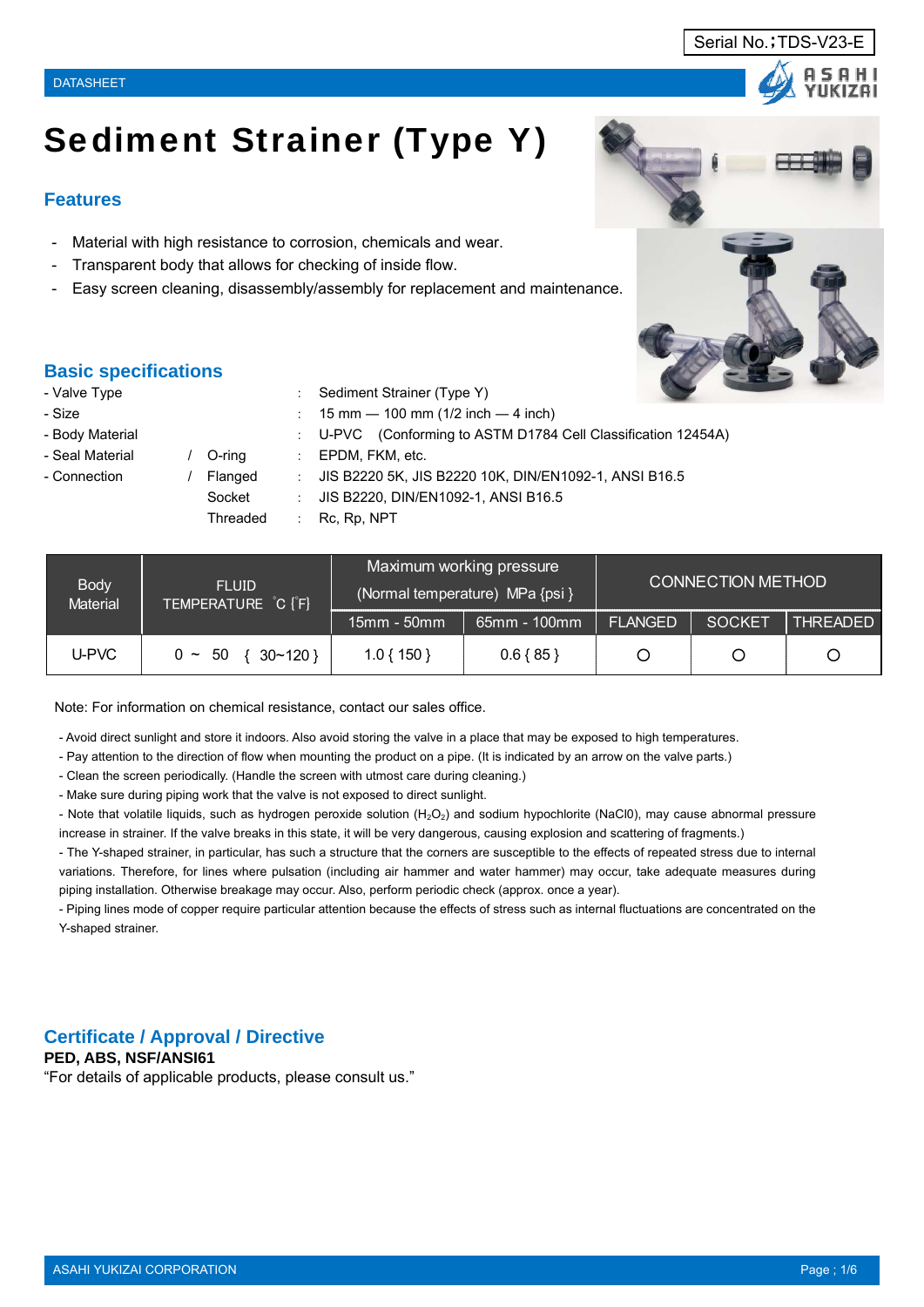

### **Working pressure vs. Temperature**



Make sure that the temperature and pressure are within the working range during operation. (If the tolerance range is exceeded during use, the valve may be damaged.)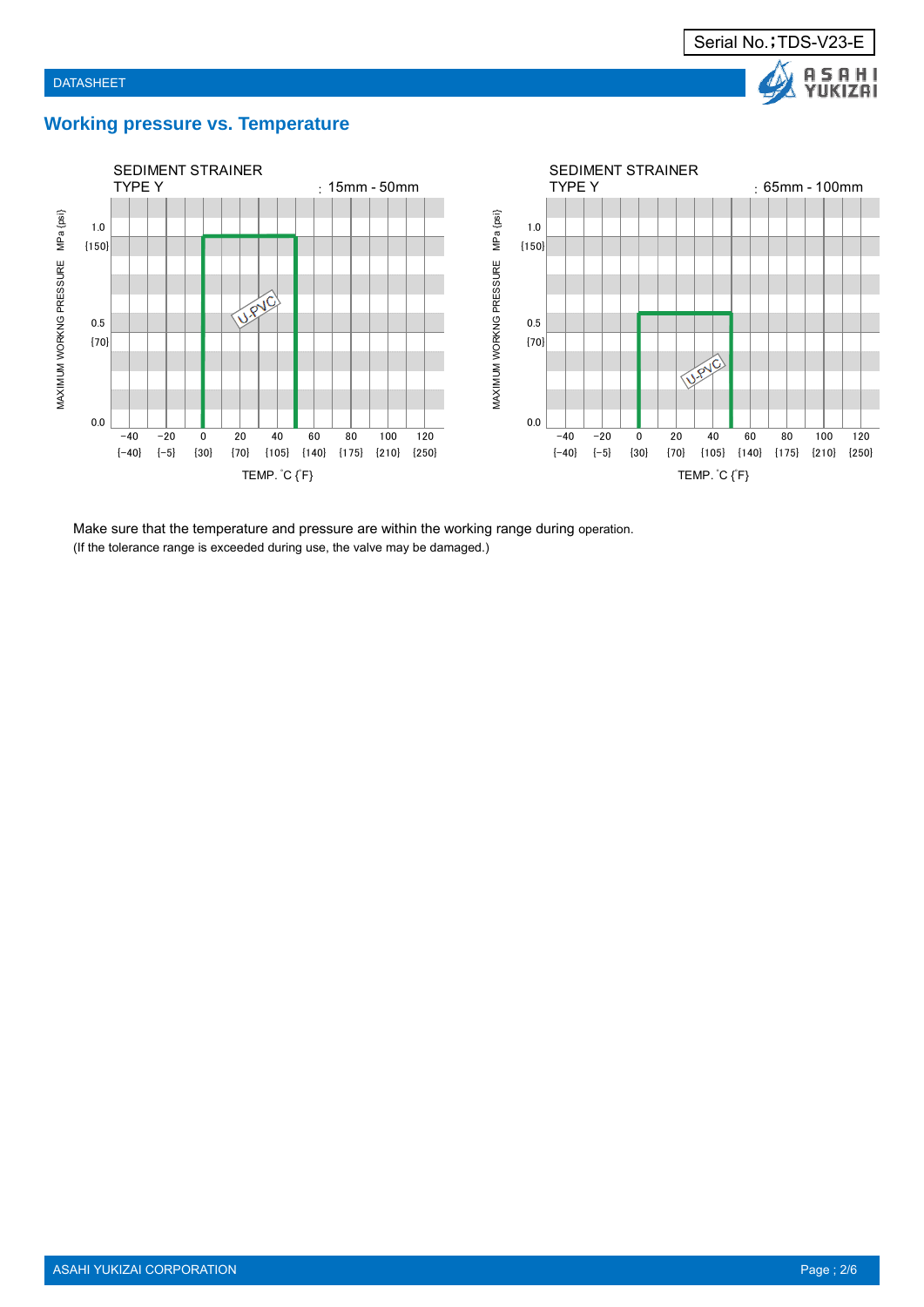

## **Product dimension**

#### FLANGED



**SOCKET** 

THREADED



| JIS (Unit: mm) |  |
|----------------|--|
|                |  |

|     | $\blacksquare$ JIS (Unit: mm) |     |       |     |       |                | JIS |        |   |    |     |                |   |    |     |    |                |               |      |     |                 |          |     |
|-----|-------------------------------|-----|-------|-----|-------|----------------|-----|--------|---|----|-----|----------------|---|----|-----|----|----------------|---------------|------|-----|-----------------|----------|-----|
|     |                               |     |       |     |       |                |     |        |   |    |     | <b>FLANGED</b> |   |    |     |    |                | <b>SOCKET</b> |      |     |                 | THREADED |     |
| mm  | inch                          | d   | $D_1$ | н   | $H_1$ | H <sub>2</sub> |     | JIS 5K |   |    |     | <b>JIS 10K</b> |   |    |     |    | d <sub>1</sub> | l             | 1/T  |     | d <sub>2</sub>  | Q        |     |
|     |                               |     |       |     |       |                | D   | С      |   | h. | D   | С              | n | h  |     |    |                |               |      |     |                 |          |     |
| 15  | 1/2                           | 15  | 48    | 97  | 78    | 134            | 80  | 60     | 4 | 12 | 95  | 70             | 4 | 15 | 206 | 12 | 22.11          | 20            | 1/34 | 172 | Rc 1/2          | 15       | 165 |
| 20  | 3/4                           | 20  | 60    | 120 | 98    | 168            | 85  | 65     | 4 | 12 | 100 | 75             | 4 | 15 | 254 | 14 | 26.13          | 24            | 1/34 | 210 | Rc 3/4          | 17       | 202 |
| 25  |                               | 25  | 70    | 133 | 111   | 189            | 95  | 75     | 4 | 12 | 125 | 90             | 4 | 19 | 280 | 14 | 32.16          | 27            | 1/34 | 238 | Rc 1            | 20       | 224 |
| 32  | 11/4                          | 40  | 100   | 177 | 149   | 256            | 115 | 90     | 4 | 15 | 135 | 100            | 4 | 19 | 336 | 16 | 38.19          | 30            | 1/34 | 298 | Rc 1<br>1/4     | 22       | 287 |
| 40  | 11/2                          | 40  | 100   | 177 | 149   | 256            | 120 | 95     | 4 | 15 | 140 | 105            | 4 | 19 | 336 | 16 | 48.21          | 37            | 1/37 | 313 | Rc 1 1/2        | 25       | 287 |
| 50  | $\overline{2}$                | 51  | 106   | 190 | 160   | 277            | 130 | 105    | 4 | 15 | 155 | 120            | 4 | 19 | 361 | 16 | 60.25          | 42            | 1/37 | 346 | Rc <sub>2</sub> | 28       | 324 |
| 65  | 21/2                          | 78  | 152   | 271 | 234   | 399            | 155 | 130    | 4 | 15 | 175 | 140            | 4 | 19 | 477 | 18 | 76.60          | 61            | 1/48 | 487 | Rc 2 1/2        | 32       | 436 |
| 80  | 3                             | 78  | 152   | 271 | 234   | 399            | 180 | 145    | 4 | 19 | 185 | 150            | 8 | 19 | 477 | 18 | 89.60          | 64            | 1/49 | 487 | Rc <sub>3</sub> | 35       | 436 |
| 100 | 4                             | 100 | 210   | 361 | 316   | 537            | 200 | 165    | 8 | 19 | 210 | 175            | 8 | 19 | 608 | 18 | 114.70         | 84            | 1/56 | 653 | $Rc$ 4          | 45       | 596 |

 $\overline{D}$  DIN

#### ■DIN (Unit: mm)

|     | -<br>. |     |       |     |     |                |     | .   |   |                |     |    |     |               |     |                  |          |     |
|-----|--------|-----|-------|-----|-----|----------------|-----|-----|---|----------------|-----|----|-----|---------------|-----|------------------|----------|-----|
| mm  | inch   | d   | $D_1$ | н   | H1  | H <sub>2</sub> |     |     |   | <b>FLANGED</b> |     |    |     | <b>SOCKET</b> |     |                  | THREADED |     |
|     |        |     |       |     |     |                | D   | С   | n | h              |     |    | d1  |               |     | d <sub>1</sub>   |          |     |
| 15  | 1/2    | 15  | 48    | 97  | 78  | 134            | 95  | 65  | 4 | 14             | 193 | 12 | 20  | 16            | 165 | Rp 1/2           | 15       | 165 |
| 20  | 3/4    | 20  | 60    | 120 | 98  | 168            | 105 | 75  | 4 | 14             | 232 | 14 | 25  | 19            | 201 | Rp 3/4           | 17       | 202 |
| 25  |        | 25  | 70    | 133 | 111 | 189            | 115 | 85  | 4 | 14             | 253 | 14 | 32  | 22            | 224 | Rp 1             | 20       | 224 |
| 32  | 1/4    | 40  | 96    | 177 | 149 | 256            | 140 | 100 | 4 | 18             | 336 | 16 | 40  | 26            | 298 | Rp 1 1/4         | 22       | 287 |
| 40  | 1/2    | 40  | 96    | 177 | 149 | 256            | 150 | 110 | 4 | 18             | 324 | 16 | 50  | 31            | 288 | Rp 1 1/2         | 25       | 287 |
| 50  | 2      | 51  | 106   | 190 | 160 | 277            | 165 | 125 | 4 | 18             | 360 | 16 | 63  | 38            | 337 | R <sub>p</sub> 2 | 28       | 324 |
| 65  | 21/2   | 78  | 152   | 271 | 234 | 399            | 185 | 145 | 4 | 18             | 477 | 18 | 75  | 44            | 455 | Rp 2 1/2         | 32       | 436 |
| 80  | 3      | 78  | 152   | 271 | 234 | 399            | 200 | 160 | 8 | 18             | 483 | 21 | 90  | 51            | 455 | R <sub>p</sub> 3 | 35       | 436 |
| 100 | 4      | 100 | 210   | 361 | 316 | 537            | 220 | 180 | 8 | 18             | 608 | 18 | 110 | 61            | 607 | Rp 4             | 45       | 596 |

|     |      | ANSI (Unit: inch) |       |       | <b>ANSI</b> |                |      |      |   |                |       |      |          |                          |                          |                          |                   |       |       |                    |      |       |
|-----|------|-------------------|-------|-------|-------------|----------------|------|------|---|----------------|-------|------|----------|--------------------------|--------------------------|--------------------------|-------------------|-------|-------|--------------------|------|-------|
|     |      |                   |       |       |             |                |      |      |   | <b>FLANGED</b> |       |      |          |                          |                          | <b>SOCKET</b>            |                   |       |       | <b>THREADED</b>    |      |       |
| mm  | inch | d                 | $D_1$ | н     | $H_1$       | H <sub>2</sub> |      |      |   | ANSI CLASS150  |       |      |          | <b>ASTM SCH40</b>        |                          |                          | <b>ASTM SCH80</b> |       |       | d2                 |      |       |
|     |      |                   |       |       |             |                | D    |      | n |                |       |      | <b>n</b> | $d_1$                    |                          | $d_{1}$                  | d <sub>1</sub>    |       |       |                    |      |       |
| 15  | 1/2  | 0.59              | 1.89  | 3.82  | 3.07        | 5.28           | 3.50 | 2.38 |   | 0.62           | 8.11  | 0.47 |          |                          |                          | 0.848                    | 0.836             | 0.875 | 6.93  | 1/2 - 14 NPT       | 0.59 | 6.50  |
| 20  | 3/4  | 0.79              | 2.36  | 4.72  | 3.86        | 6.61           | 3.88 | 2.75 |   | 0.62           | 10.00 | 0.55 |          |                          | $\overline{a}$           | .058                     | 1.046             | 1.000 | 8.31  | 3/4 - 14 NPT       | 0.67 | 7.95  |
| 25  |      | 0.98              | 2.76  | 5.24  | 4.37        | 7.44           | 4.25 | 3.12 |   | 0.62           | 11.02 | 0.55 |          |                          | $\overline{a}$           | .325                     | 1.310             | .125  | 9.37  | 1 - 11 1/2 NPT     | 0.79 | 8.82  |
| 32  | 1/4  | .57               | 3.94  | 6.97  | 5.87        | 10.08          | 4.61 | 3.50 |   | 0.62           | 13.23 | 0.63 |          |                          | $\overline{a}$           | 1.670                    | 1.655             | 1.250 | 11.73 | 1 1/4 - 11 1/2 NPT | 0.87 | 11.30 |
| 40  | 1/2  | .57               | 3.94  | 6.97  | 5.87        | 10.08          | 5.00 | 3.88 |   | 0.62           | 13.23 | 0.63 |          |                          | $\overline{\phantom{0}}$ | .912                     | .894              | 1.375 | 12.13 | 1 1/2 - 11 1/2 NPT | 0.98 | 11.30 |
| 50  |      | 2.01              | 4.17  | 7.48  | 6.30        | 10.91          | 6.00 | 4.75 |   | 0.75           | 14.21 | 0.63 |          |                          | $\,$                     | 2.387                    | 2.369             | 1.500 | 13.31 | 2 - 11 1/2 NPT     | 1.10 | 12.76 |
| 65  | 21/2 | 3.07              | 5.98  | 10.67 | 9.21        | 15.71          | 7.01 | 5.49 |   | 0.75           | 18.78 | 0.71 |          |                          | $\overline{a}$           | 2.889                    | 2.868             | 1.752 | 17.95 | 2 1/2 - 8 NPT      | 1.26 | 17.17 |
| 80  |      | 3.07              | 5.98  | 10.67 | 9.21        | 15.71          | 7.50 | 6.00 |   | 0.75           | 18.78 | 0.71 |          | $\overline{\phantom{0}}$ | $\overline{a}$           | 3.516                    | 3.492             | 1.875 | 17.83 | $3 - 8$ NPT        | 1.38 | 17.17 |
| 100 |      | 3.94              | 8.27  | 14.21 | 12.44       | 21.14          | 9.00 | 7.50 |   | 0.75           | 23.94 | 0.71 | 4.518    | 4.491                    | 2.000                    | $\overline{\phantom{0}}$ |                   | . .   | 23.07 | $4 - 8$ NPT        | 1.77 | 23.46 |

H<sub>2</sub>: Space for screen removal.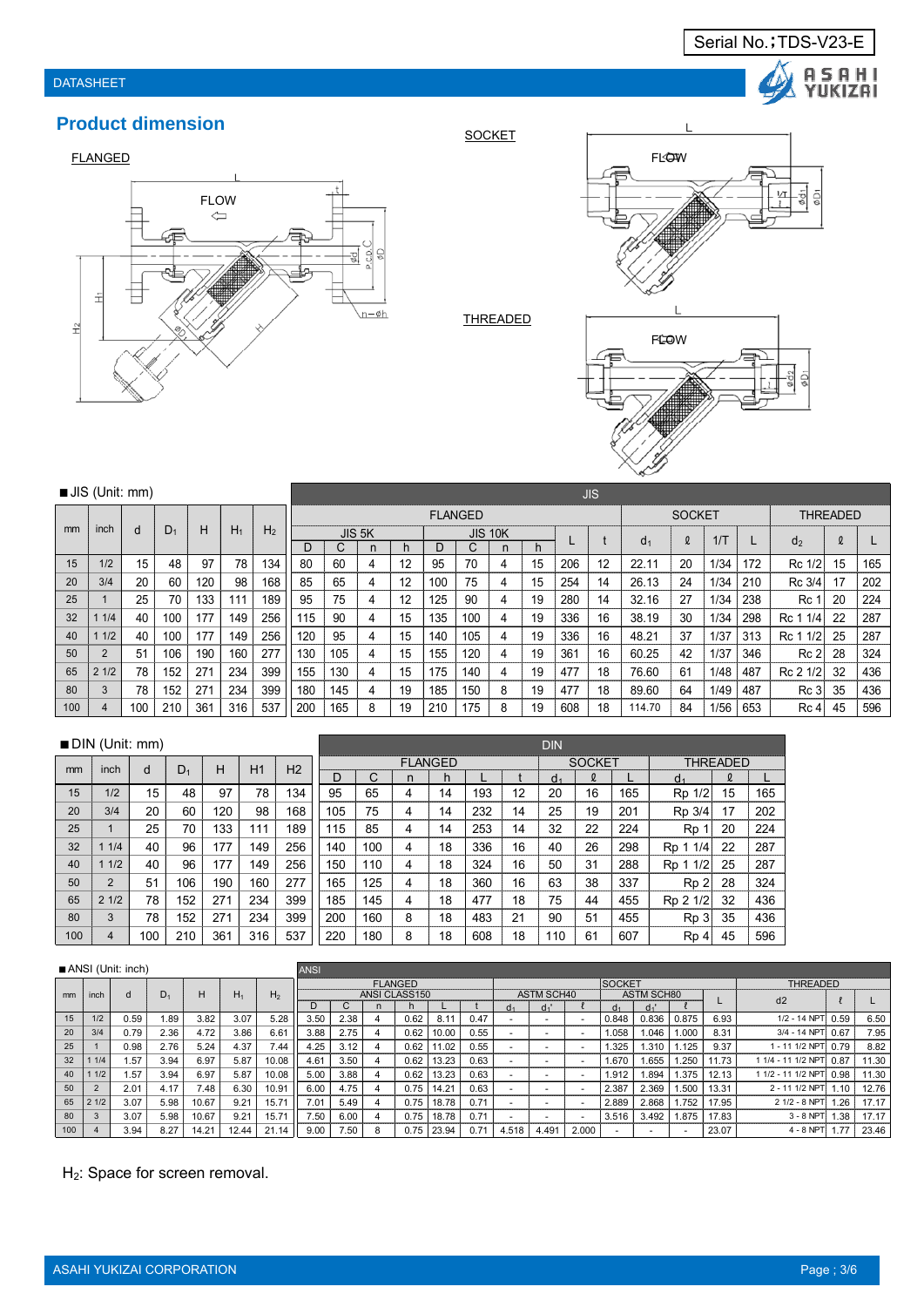#### DATASHEET



## **Parts list**

## FLANGED







| PART NO./NAME         | <b>QTY</b> | <b>MATERIAL</b>        | PART NO./NAME              | <b>QTY</b> | <b>MATERIAL</b> |
|-----------------------|------------|------------------------|----------------------------|------------|-----------------|
| <b>BODY</b>           |            | U-PVC<br>(Transparent) | <b>RETAINING RING</b><br>6 |            | U-PVC           |
| <b>SCREEN</b>         |            | U-PVC                  | <b>SPLIT RING</b>          |            | U-PVC           |
| <b>SCREEN SUPPORT</b> |            | U-PVC                  | $O-RING(A)$<br>8           | 2          | EPDM, FKM, etc. |
| <b>END CONNECTOR</b>  | 2          | U-PVC                  | $O-RING(B)$<br>9           | ◢          |                 |
| UNION NUT             | 3          | U-PVC                  | (2)<br>STOP RING           | っ          | <b>PVDF</b>     |

(1) 40 mesh: standard 30/20/60 mesh: custom-build \*60 mesh: U-PVC (20 mesh) + PVDC (60 mesh)

(2) Used for Flanged type.

## **Cv value for each opening degree**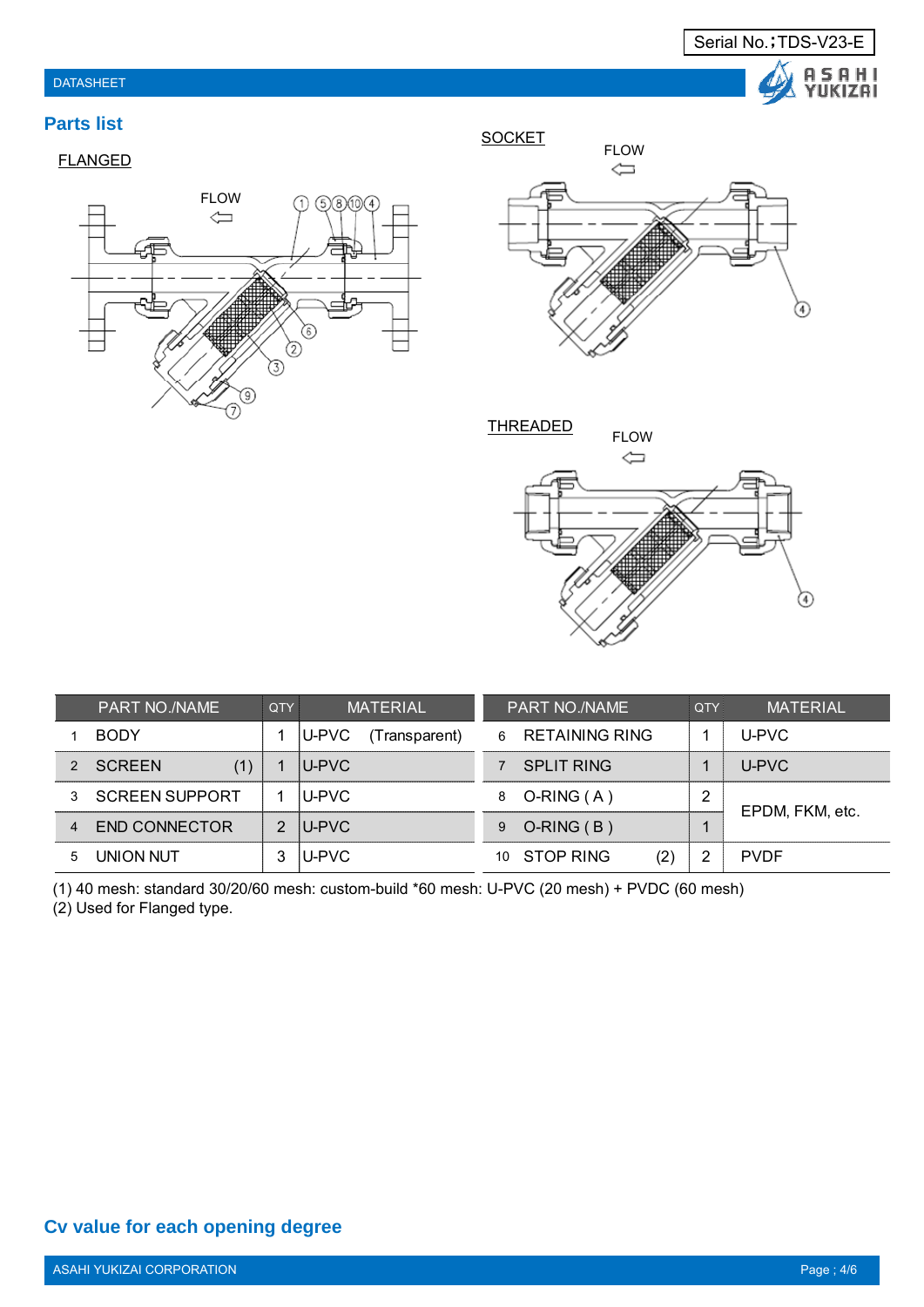

#### FULL-OPEN Cv VALUE

| mm                                  | 15  | 20  | 25 | つ<br>◡▵ | 40       | 50 | 65   | 80 | 100 |
|-------------------------------------|-----|-----|----|---------|----------|----|------|----|-----|
| inch                                | 1/2 | 3/4 |    | 1/4     | 1/2<br>и |    | 21/2 | ◠  |     |
| <b>FULL-OPEN</b><br><b>Cv VALUE</b> | 5.2 | .5  |    | 26      | 34       | 50 | 93   |    |     |

## **Pipe bolt dimensions (Reference: recommended data)**

#### SEDIMENT STRAINER (TYPE Y) SEDIMENT STRAINER (TYPE Y)

| <b>SIZE</b>                          | 15              | 20              | 25              | 32              | 40              | 50  | 65  | 80              | 100             |
|--------------------------------------|-----------------|-----------------|-----------------|-----------------|-----------------|-----|-----|-----------------|-----------------|
| <b>SCREW SIZE</b>                    | M <sub>12</sub> | M <sub>12</sub> | M <sub>12</sub> | M <sub>16</sub> | M <sub>16</sub> | M16 | M16 | M <sub>16</sub> | M <sub>16</sub> |
| <b>NO.OF FLANGE HOLES</b>            | 4               | 4               | 4               | 4               | 4               | 4   | 4   | 8               | 8               |
| <b>FLANGE THICKNESS</b>              | 14              | 15              | 15              | 16              | 16              | 20  | 22  | 22              | 22              |
| <b>SEDIMENT STRAINER</b><br>(TYPE Y) | 55              | 60              | 65              | 65              | 65              | 70  | 75  | 75              | 75              |

The above values indicate the bolt dimensions when an AV TS flange and AV packing are used.

The numbers in a circle indicate the number of bolts required to connect one side of flange. When there is no indication, refer to the number of flange holes.

## **Product weight**

|     | UNIT: kg<br>SEDIMENT STRAINER (TYPE Y) |                |               |                 |  |  |  |  |  |  |  |  |  |
|-----|----------------------------------------|----------------|---------------|-----------------|--|--|--|--|--|--|--|--|--|
| mm  | inch                                   | <b>FLANGED</b> | <b>SOCKET</b> | <b>THREADED</b> |  |  |  |  |  |  |  |  |  |
| 15  | 1/2                                    | 0.6            | 0.3           | 0.3             |  |  |  |  |  |  |  |  |  |
| 20  | 3/4                                    | 0.8            | 0.5           | 0.5             |  |  |  |  |  |  |  |  |  |
| 25  | 1                                      | 1.2            | 0.7           | 0.8             |  |  |  |  |  |  |  |  |  |
| 32  | 11/4                                   | 2.5            | 2.0           | 2.0             |  |  |  |  |  |  |  |  |  |
| 40  | 11/2                                   | 2.2            | 1.5           | 1.6             |  |  |  |  |  |  |  |  |  |
| 50  | 2                                      | 2.8            | 1.8           | 1.9             |  |  |  |  |  |  |  |  |  |
| 65  | 21/2                                   | 6.3            | 5.4           | 5.3             |  |  |  |  |  |  |  |  |  |
| 80  | 3                                      | 6.5            | 5.4           | 6.0             |  |  |  |  |  |  |  |  |  |
| 100 | 4                                      | 20.5           | 18.0          | 19.5            |  |  |  |  |  |  |  |  |  |